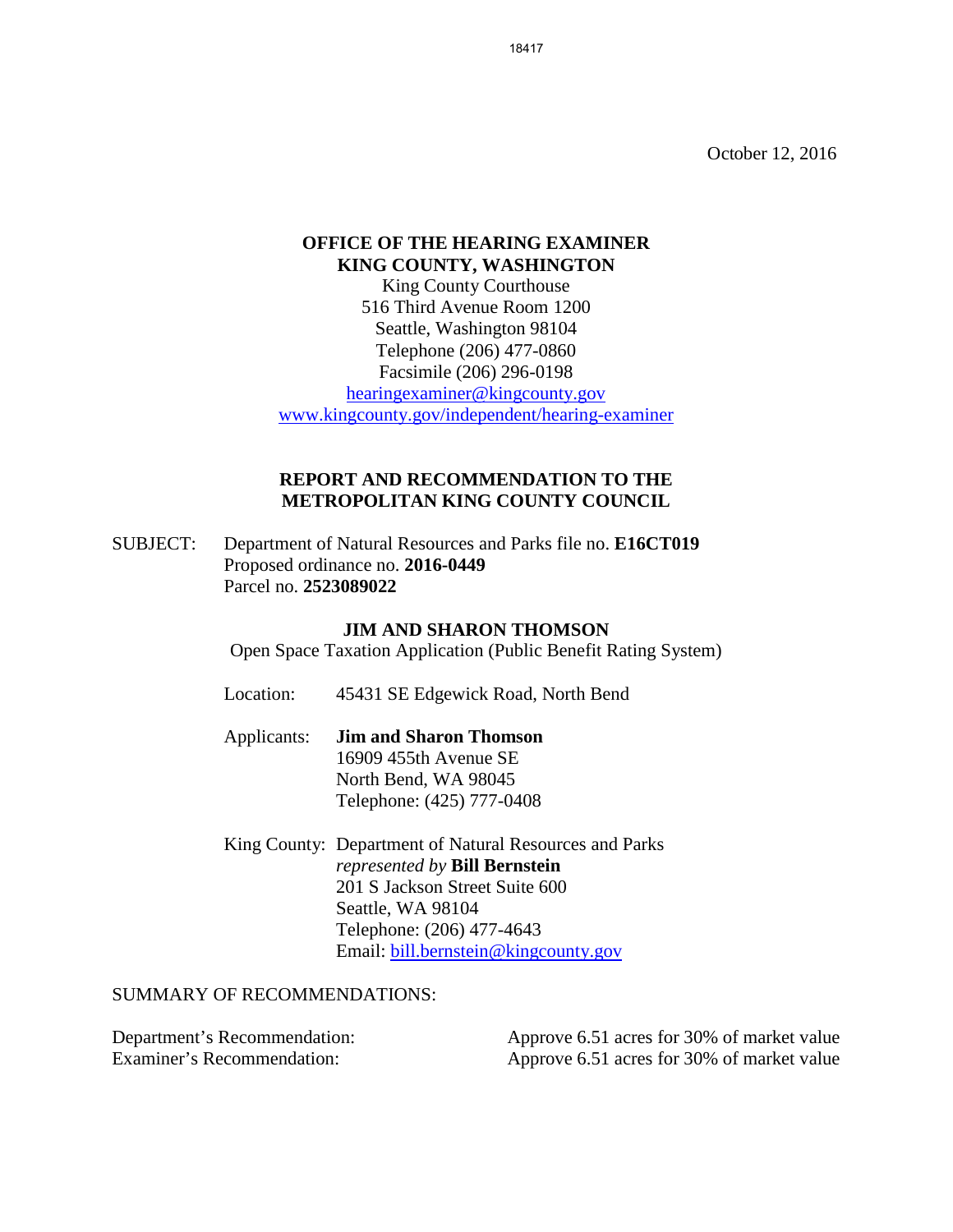#### PRELIMINARY REPORT:

On September 23, 2016, the Department of Natural Resources and Parks (DNRP) submitted its report on file no. E16CT019 to the Examiner.

#### PUBLIC HEARING:

After reviewing the preliminary report and examining available information on file with the application, the Examiner conducted a public hearing on the application on October 6, 2016, in the Ginger Conference Room, 12th Floor, King County Courthouse, 516 Third Avenue, Seattle, Washington. The Examiner received the affidavit of notice publication on October 4, 2016.

Participants at the public hearing and the exhibits offered and entered are listed in the attached minutes. A verbatim recording of the hearing is available in the Hearing Examiner's Office.

FINDINGS, CONCLUSIONS AND RECOMMENDATION: Having reviewed the record in this matter, the Examiner now makes and enters the following:

#### FINDINGS:

1. General Information:

| Owners:        | Jim and Sharon Thomson<br>16909 455th Avenue SE |
|----------------|-------------------------------------------------|
|                | North Bend, WA 98045                            |
| Location:      | 45431 SE Edgewick Road, North Bend              |
| STR:           | SW 25-23-08                                     |
| Zoning:        | $RA-10$                                         |
| Parcel no.:    | 2523089022                                      |
| Total acreage: | 8.82 acres                                      |

- 2. The Applicants timely filed an application to King County for PBRS program current use valuation of the property to begin in 2018. As required by law, notification of the application occurred.
- 3. A summary of relevant PBRS categories follows below. (Plain text represents a category an applicant requested an award for and that DNRP agrees is warranted. Any strikethrough represents a category an applicant requested an award for but that DNRP disagrees is warranted. Any *italics* represents a category an applicant did not request an award for, but that DNRP nonetheless concludes is warranted. And any \*asterisks\* represent a category where DNRP finds an award is warranted, but only if certain contingencies or conditions are met.)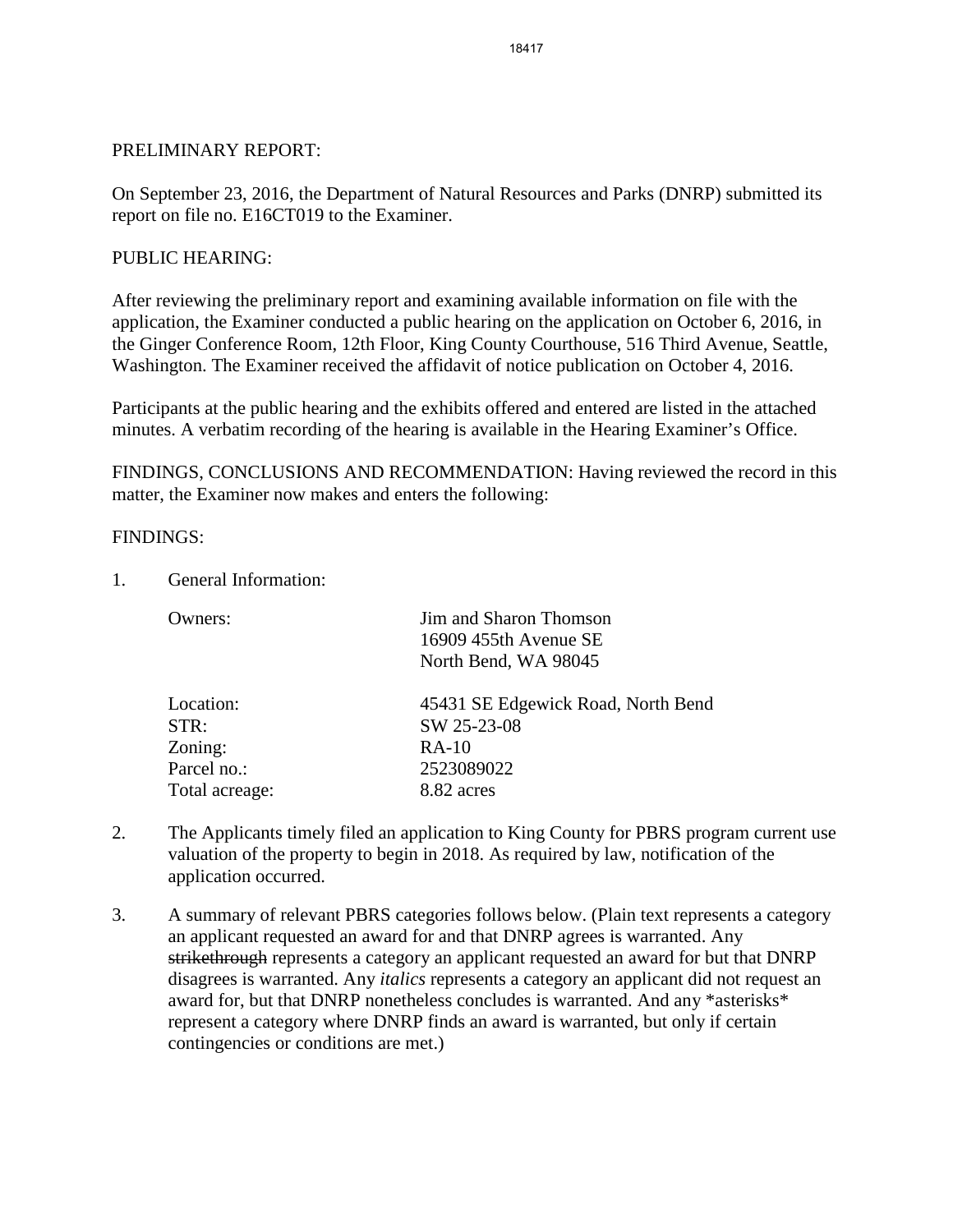| PBRS categories: | <b>Open Space Resources</b>                     |               |
|------------------|-------------------------------------------------|---------------|
|                  | Aquifer protection area                         |               |
|                  | Buffer to public or current use classified land | 3             |
|                  | *Forest stewardship land*                       |               |
|                  | Significant wildlife or salmonid habitat        | $\mathcal{D}$ |
|                  | Watershed protection area                       | 5             |
|                  |                                                 |               |

The DNRP-recommended score of 18 points results in a current use valuation of 30% of market value for the enrolled portion of the property. Additional credit may be awarded administratively under the forest stewardship land category subject to submittal of a forest stewardship plan by **April 3, 2017**, and subsequent approval by **June 2, 2017**. Award of credit under this category would increase the point total by 5 points, resulting in a current use valuation of 20% of market value for the enrolled portion of the property, and preserving the option to conduct approved-forestry activities.

- 4. As to the land area recommended for PBRS enrollment, the Applicant requested 6.51 acres and DNRP recommends 6.51 acres. (Enrollment acreage is the entire parcel less the excluded area, as calculated by DNRP. In the event the County Assessor's official parcel size is revised, the PBRS acreage shall be administratively adjusted to reflect that change.)
- 5. Except as modified herein, the facts set forth in the DNRP preliminary report and testimony at the October 6, 2016, public hearing are correct and incorporated herein by reference. Copies of this report and the department report will be provided to the Metropolitan King County Council for final approval.

## CONCLUSION:

- 1. Approval, pursuant to the Public Benefit Rating System adopted by Chapter 20.36 KCC, of 18 points and a current use valuation of 30% of market value for 6.51 acres of the property and conditional approval of 5 additional points (which would bring the total to 23 points and 20% of market value for 6.51 acres of the property), is consistent with the purposes and intent of King County to maintain, preserve, conserve, and otherwise continue in existence adequate open space lands and to assure the use and enjoyment of natural resources and scenic beauty for the economic and social well-being of King County and its citizens.
- 2. The subject property is currently enrolled in the Timber Land program. Any open space taxation participation agreement signed as a result of approval of this application should be worded to supersede any prior agreement for the parcel.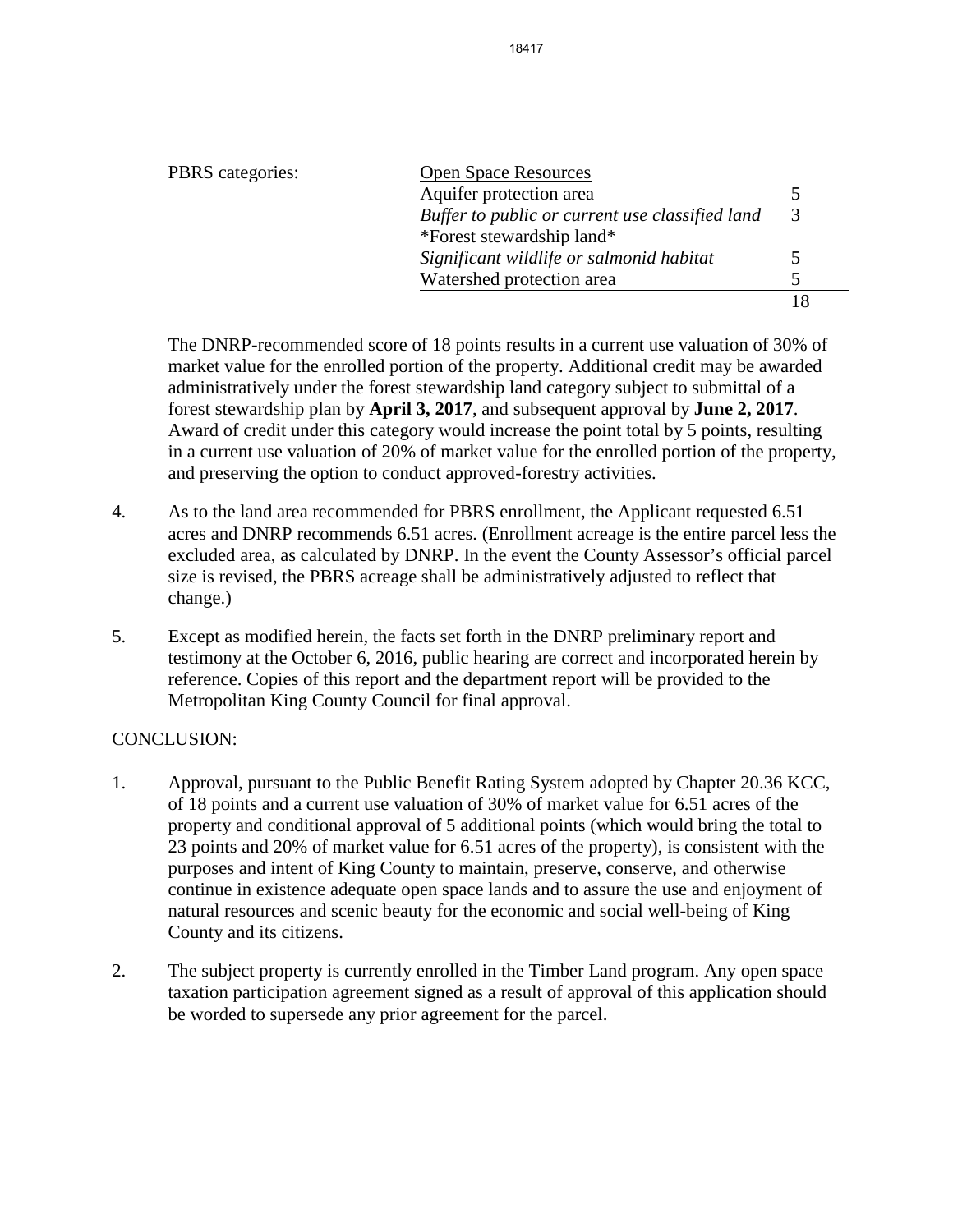## RECOMMENDATION:

- 1. APPROVE current use valuation of 30% of market value for the 6.51-acre enrolled portion of the property.
- 2. CONDITIONALLY APPROVE additional credit under the forest stewardship land category, to be awarded administratively, if the Applicants submit a forest stewardship plan by **April 3, 2017**, and receive subsequent approval by **June 2, 2017**. Award of credit under this category would increase the point total by 5 points, resulting in a current use valuation of 20% of market value for the enrolled portion of the property, and preserving the option to conduct approved-forestry activities.

DATED October 12, 2016.

 $2\mu$ 

David Spohr Hearing Examiner

# **NOTICE OF RIGHT TO APPEAL**

A person appeals an Examiner recommendation by following the steps described in KCC 20.22.230, including filing with the Clerk of the Council a sufficient appeal statement and a \$250 appeal fee (check payable to the King County FBOD). Appeal statements may refer only to facts contained in the hearing record; new facts may not be presented on appeal. KCC 20.22.230 also requires that the appellant provide copies of the appeal statement to the Examiner and to any named parties listed on the front page of the Examiner's recommendation.

Prior to the close of business (4:30 p.m.) on *November 7, 2016,* an electronic copy of the appeal statement must be sent to [Clerk.Council@kingcounty.gov](mailto:Clerk.Council@kingcounty.gov) *and* a paper copy of the appeal statement must be delivered to the Clerk of the Council's Office, Room 1200, King County Courthouse, 516 Third Avenue, Seattle, Washington 98104. Prior mailing is not sufficient if actual receipt by the Clerk does not occur within the applicable time period. If the Office of the Clerk is not officially open on the specified closing date, delivery prior to the close of business on the next business day is sufficient to meet the filing requirement.

Unless both a timely and sufficient appeal statement and filing fee are filed by *November 7, 2016,* the Clerk of the Council shall place on the agenda of the next available Council meeting a proposed ordinance implementing the Examiner's recommended action. At that meeting the Council may adopt the Examiner's recommendation, defer action, refer the matter to a Council committee, or remand to the Examiner for further hearing or further consideration.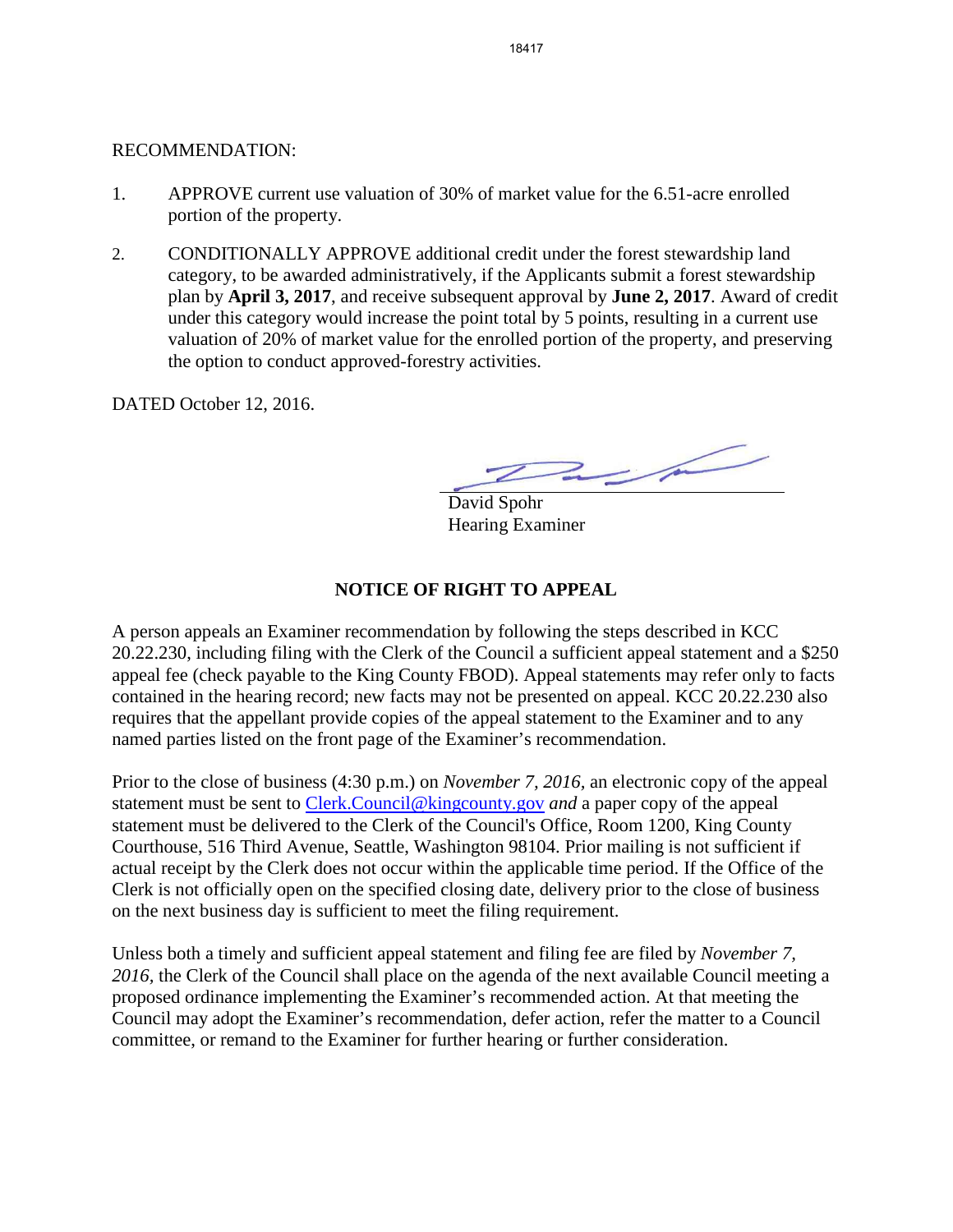If a timely and sufficient appeal statement and filing fee are filed by *November 7, 2016,* the Examiner will notify all parties and interested persons and provide information about "next steps."

MINUTES OF THE OCTOBER 6, 2016, HEARING ON THE APPLICATION OF JIM AND SHARON THOMSON, DEPARTMENT OF NATURAL RESOURCES AND PARKS FILE NO. E16CT019.

David Spohr was the Hearing Examiner in this matter. Bill Bernstein and Megan Kim both participated in the hearing on behalf of the department.

The following exhibits were offered and entered into the hearing record:

| Exhibit no. 1  | Not submitted                                                           |
|----------------|-------------------------------------------------------------------------|
| Exhibit no. 2  | Not submitted                                                           |
| Exhibit no. 3  | Not submitted                                                           |
| Exhibit no. 4  | <b>DNRP</b> report to the Hearing Examiner                              |
| Exhibit no. 5  | Affidavit of publication                                                |
| Exhibit no. 6  | Notice of hearing from the Hearing Examiner's Office                    |
| Exhibit no. 7  | Notice of hearing from the PBRS program                                 |
| Exhibit no. 8  | Legal notice and introductory ordinance to the King County Council      |
| Exhibit no. 9  | Application signed/notarized                                            |
| Exhibit no. 10 | Legal description of area to be enrolled                                |
| Exhibit no. 11 | Email to applicant regarding received application and approval schedule |
| Exhibit no. 12 | Arcview and orthophoto/aerial map                                       |
| Exhibit no. 13 | Reserved for future submission of forest stewardship plan               |

DS/vsm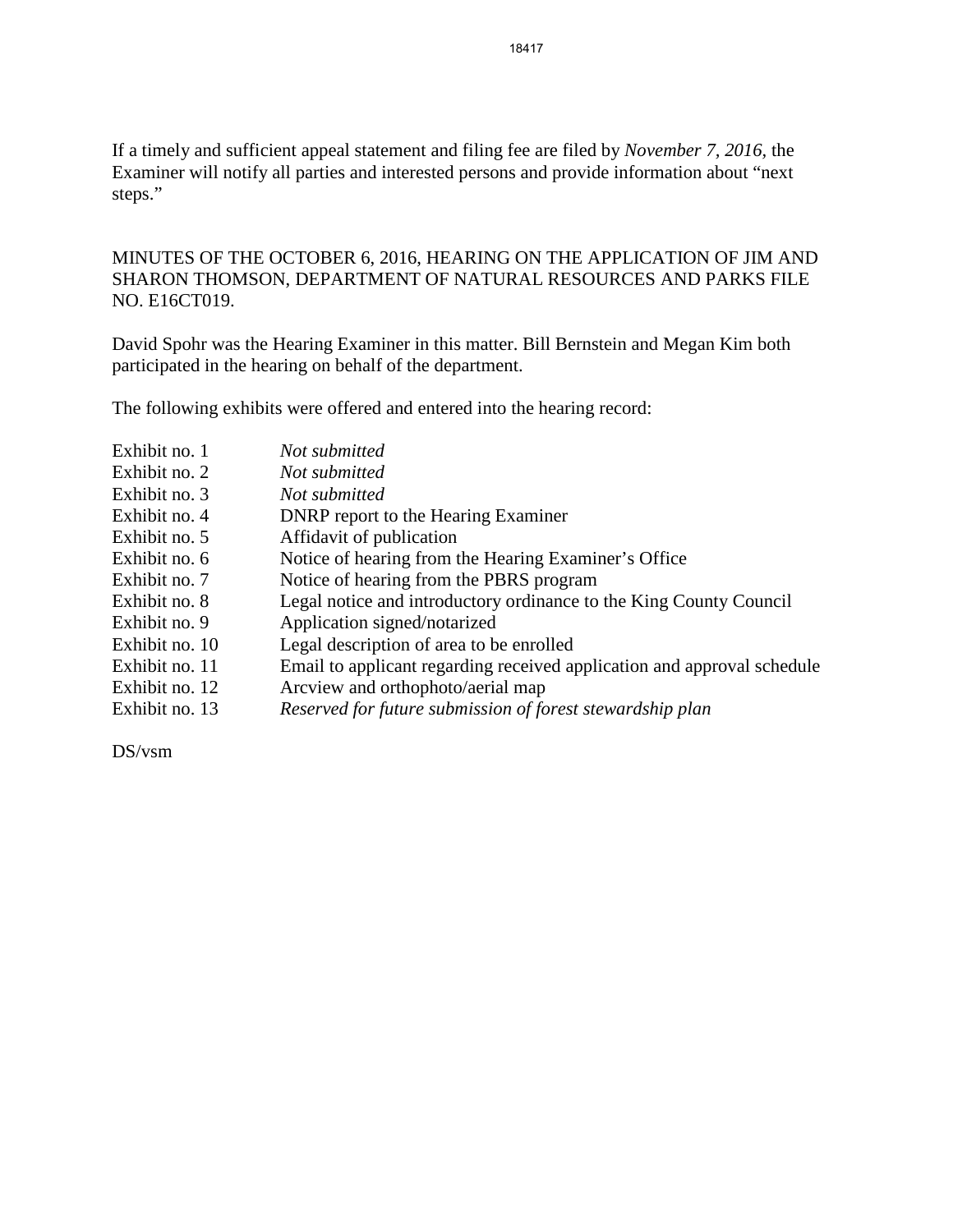October 12, 2016

# **OFFICE OF THE HEARING EXAMINER KING COUNTY, WASHINGTON**

King County Courthouse 516 Third Avenue Room 1200 Seattle, Washington 98104 Telephone (206) 477-0860 Facsimile (206) 296-0198

[hearingexaminer@kingcounty.gov](mailto:hearingexaminer@kingcounty.gov) [www.kingcounty.gov/independent/hearing-examiner](http://www.kingcounty.gov/independent/hearing-examiner)

## **CERTIFICATE OF SERVICE**

SUBJECT: Department of Natural Resources and Parks file no. **E16CT019**  Proposed ordinance no. **2016-0449**  Parcel no. **2523089022**

### **JIM AND SHARON THOMSON**

Open Space Taxation Application (Public Benefit Rating System)

I, Elizabeth Dang, certify under penalty of perjury under the laws of the State of Washington that I transmitted the **REPORT AND RECOMMENDATION TO THE METROPOLITAN KING COUNTY COUNCIL** to those listed on the attached page as follows:

 $\boxtimes$  EMAILED to all County staff listed as parties/interested persons and parties with e-mail addresses on record.

 $\boxtimes$  caused to be placed with the United States Postal Service, with sufficient postage, as FIRST CLASS MAIL in an envelope addressed to the non-County employee parties/interested persons to addresses on record.

DATED October 12, 2016.

ElingabethDang

Elizabeth Dang Legislative Secretary